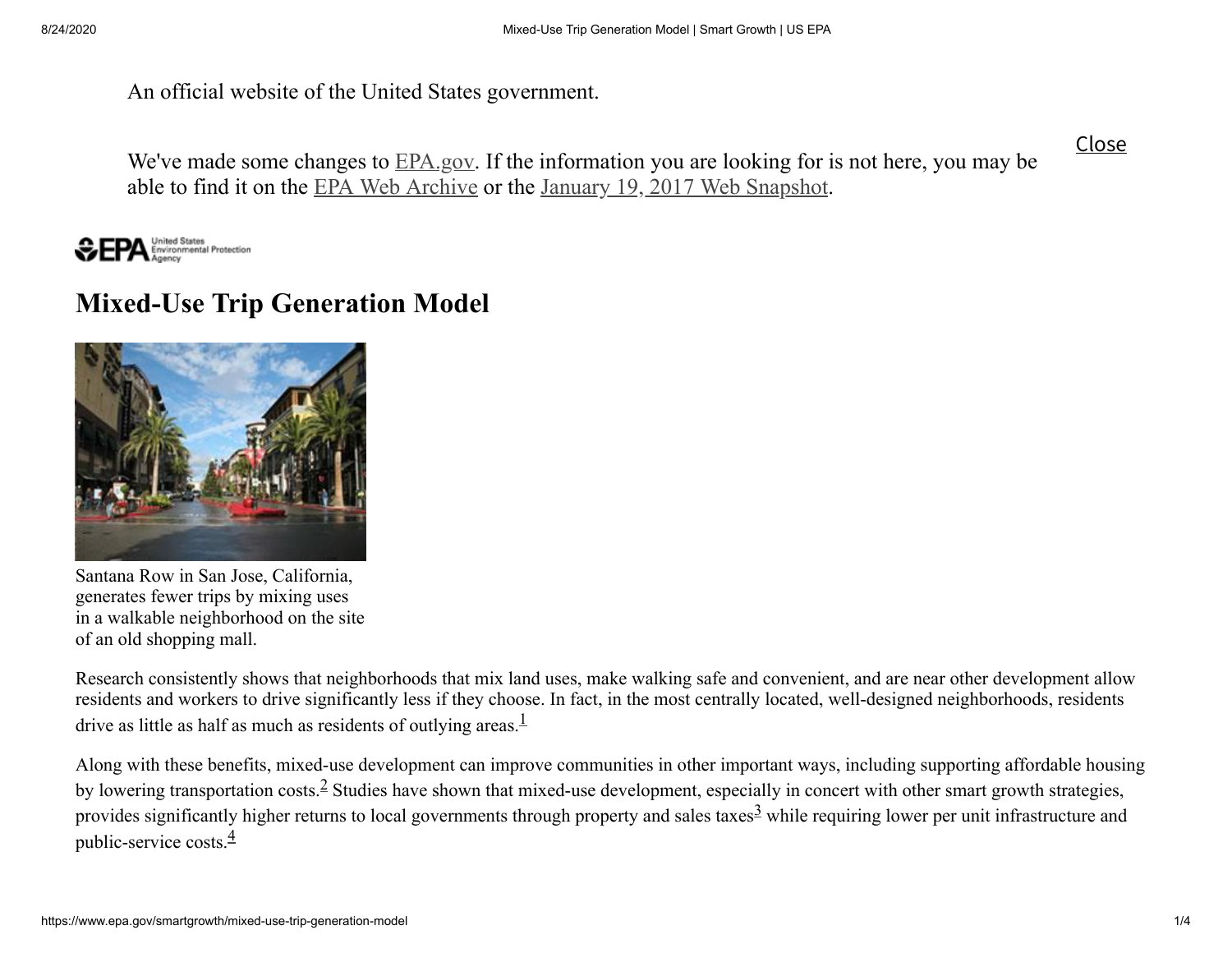The typical development planning and approval process treats mixed-use developments as though the uses were separated and accessible only by car, leaving mixed-use developments at a disadvantage compared to conventional, single-use developments. Recognizing the lower traffic impacts of mixed-use development in central, well-connected neighborhoods in the planning and approvals process would help communities reduce traffic and realize other benefits.



Mixed-use developments like Market Common in Arlington, Virginia, generate fewer vehicle trips than conventional, single-use development, especially if located in a walkable neighborhood close to transit service.

The technical methods to estimate how much traffic a new development will create, known as trip generation analysis, have been standardized by the Institute of Transportation Engineers (ITE) and are used by traffic engineers across the country.

However, these methods are generally based on data collected from single-use, automobile-dependent, suburban sites. They do allow for some internal capture (trips that might be entirely within larger, mixed-use developments), but in general the methods do not adequately account for the effects of compact development, mix of uses, site design, walkability, transit, and regional accessibility – key elements of smart growth strategies and of a sustainable community.

To help give communities better tools to analyze new development, EPA, in cooperation with ITE, worked with leading researchers and practitioners to develop new data and methods to estimate the trip-generation impacts of mixed-use developments. EPA analyzed six metropolitan regions, merging data from household travel surveys, GIS databases, and other sources to create consistent land use and travel measures.

The resulting linked models estimate internal capture of trips within mixed-use developments as well as walking and transit use for trips starting or ending in mixed-use developments. The models have been validated against actual traffic counts at mixed-use developments across the country. The method is currently used in several regions in California, Washington, and New Mexico, and the Virginia Department of Transportation adopted it as a statewide standard for determining the traffic impacts of urban developments.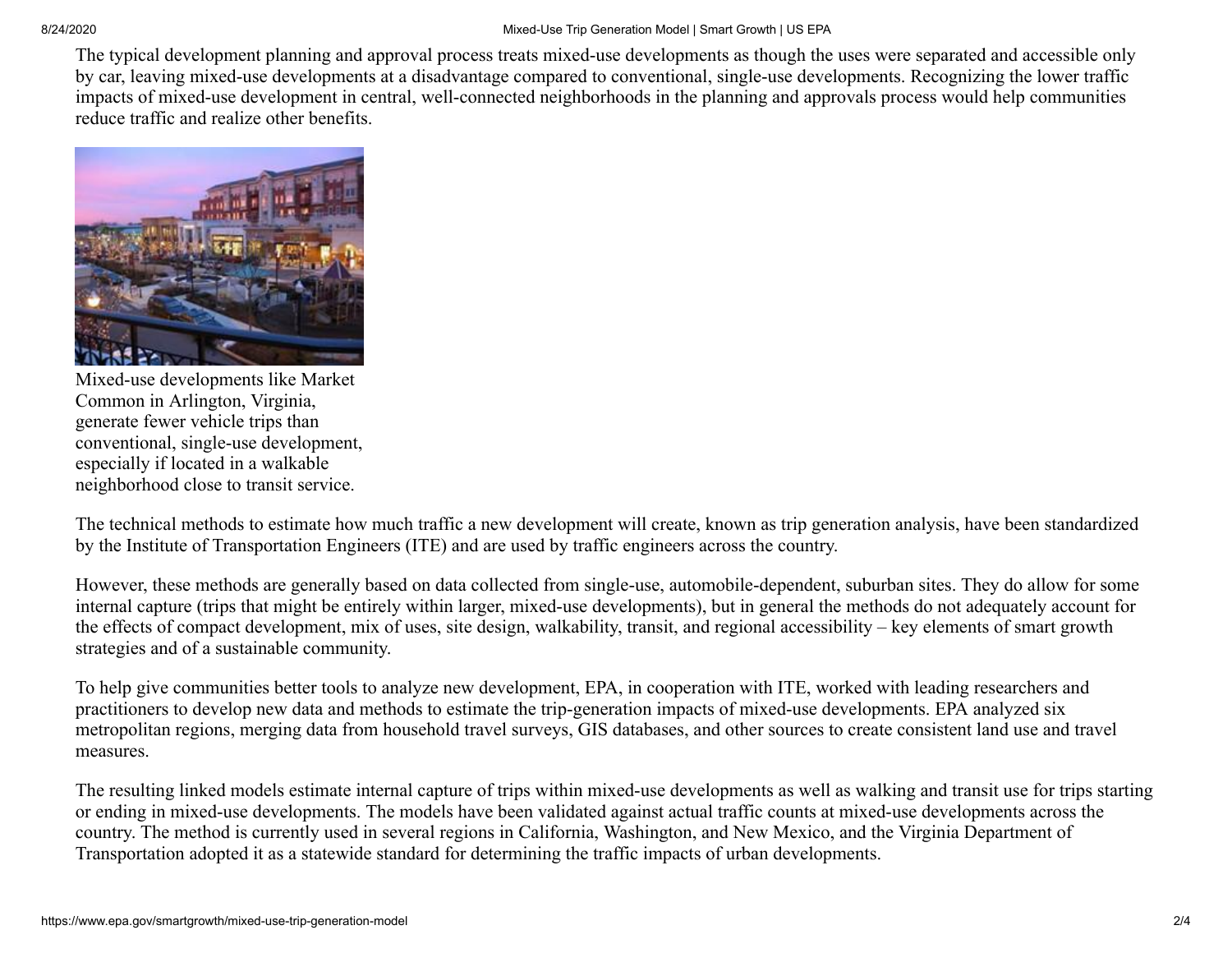8/24/2020 Mixed-Use Trip Generation Model | Smart Growth | US EPA

The EPA team put the models into a spreadsheet tool that makes it easy for local government staff, consultants, and developers to estimate trips generated by a new mixed-use development. The spreadsheet estimates vehicle trips in the peak periods and for an entire day. The method also predicts trips by walking and transit and estimates the daily vehicle miles of travel associated with the development.

The tool requires information about the development site and its surrounding area, including geographic, demographic, and land use characteristics. It includes default national parameters for trip generation but allows the use of local values if available. An associated report describes the analytic basis for the method and the data used to calibrate and validate it. It is available upon request.

• [Mixed-Use Developments Trip Generation Tool \(Excel\)](https://www.epa.gov/sites/production/files/2014-07/mxd_trip_generation_model.xlsx)  $(5 pp, 86 K)$ 

The following resources give more information on development and testing of the method and San Diego's use of the tool:

- [Traffic Generated by Mixed-Use Developments A Six-Region Study Using Consistent Built Environmental Measures,](https://ascelibrary.org/doi/10.1061/%28ASCE%29UP.1943-5444.0000068) [EXIT](https://www.epa.gov/home/exit-epa) Ewing et al., *ASCE Journal of Urban Planning and Development*, 2011. This peer-reviewed article describes the analytic basis for the models, database development, and reports on validation tests. (Fee or subscription required.)
- [Traffic Generated by MXD: New Prediction Methods Ahead \(PDF\)](http://www.arch.utah.edu/cgi-bin/wordpress-metroresearch/wp-content/uploads/2012/publications/researchyoucanuse/Research_Apr11.pdf) (2 pp, 238K, <u>About PDF</u>), [EXIT](https://www.epa.gov/home/exit-epa) Reid Ewing, *Planning: The Magazine of the American Planning Association*, April 2011. Aimed at practicing planners, this article by one of the method's developers describes the models in a relatively non-technical tone.
- $Mixed-Use Development (MXD) Trip Generation,$  $Mixed-Use Development (MXD) Trip Generation,$   $EXIT$  Fehr & Peers. This website, by the firm that led development of the tool for EPA, describes the tool and reports on the statistical validation of the models.
- [EXIT](https://www.epa.gov/home/exit-epa) San Diego Association of Governments (SANDAG), 2010. SANDAG approved the method for use regionwide following comparison to local sites and review by local staff. This web page provides details on its review and implementation. • Smart Growth Trip Generation and Parking Study,

The following resources describe the standard trip generation methods and other recent efforts to better understand the impacts of mixed-use developments and related smart growth strategies:

- [EXIT](https://www.epa.gov/home/exit-epa) Institute of Transportation Engineers. Links to trip generation publications and other resources. • Trip and Parking Generation Technical Resources,
- [Enhancing Internal Trip Capture Estimation for Mixed-Use Developments,](http://www.trb.org/Main/Blurbs/Enhancing_Internal_Trip_Capture_Estimation_for_Mix_165014.aspx) [EXIT](https://www.epa.gov/home/exit-epa) National Cooperative Highway Research Program Report 684, 2011. This method, similar in scope to the EPA method described above, estimates peak-period internal capture rates for mixed-use developments for use in standard ITE trip generation applications.
- $\text{EXIT}$  $\text{EXIT}$  $\text{EXIT}$  Transit Cooperative Research Program Report 128, 2008. This report gives insight into the characteristics of residents of transit-oriented development, including their trip generation rates. • Effects of TOD on Housing, Parking, and Travel,